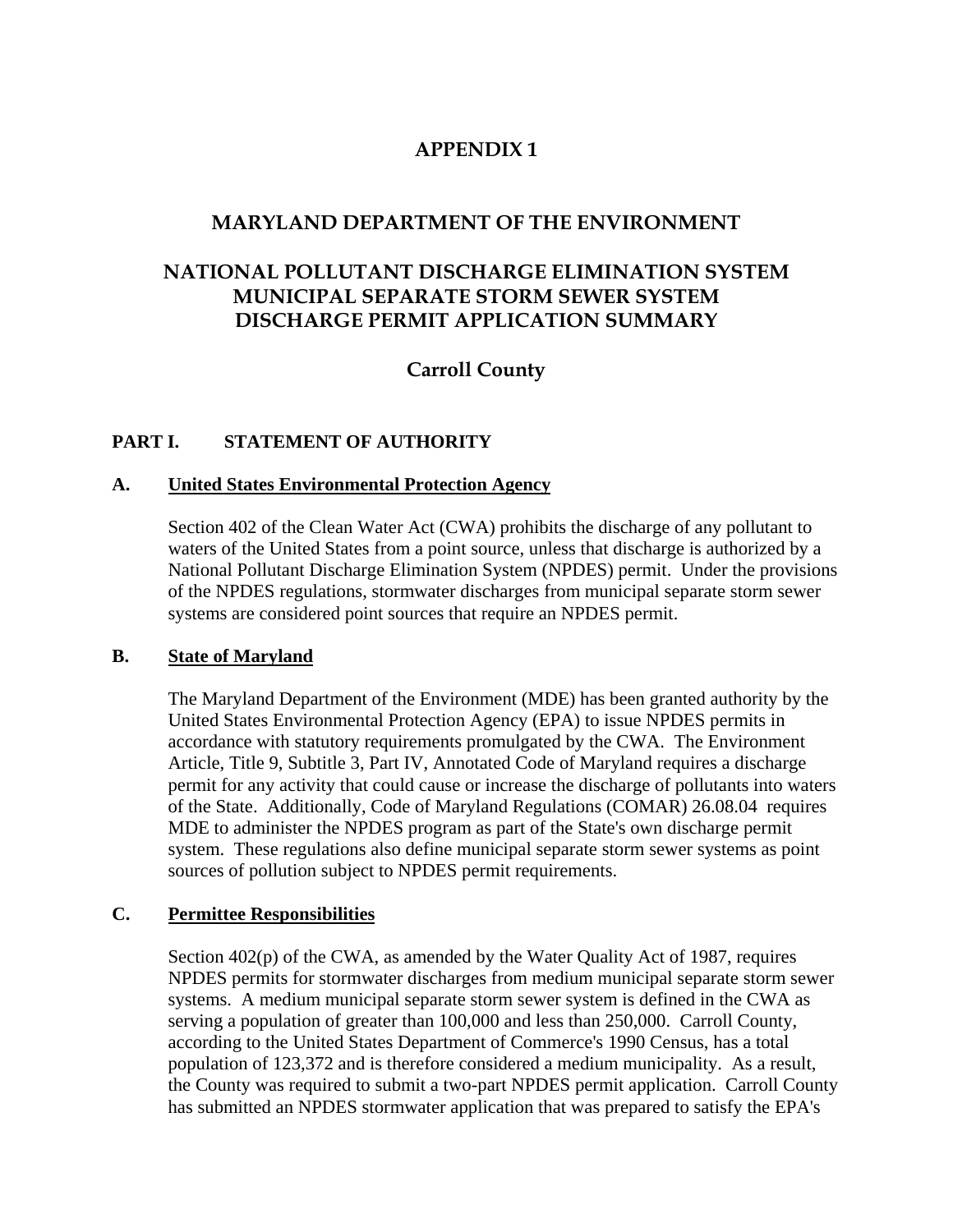regulations for permitting stormwater discharges from municipal separate storm sewer systems. Appendix 1 summarizes the County's NPDES stormwater application. NPDES regulations require permit conditions that effectively prohibit non-stormwater discharges and reduce the discharge of pollutants

 to the "maximum extent practicable." Specific permit conditions are outlined in Permit # MS-CL-95-007 and Appendix 2. Appendix 3 outlines MDE's long-term monitoring database and a spreadsheet for the reporting and tracking of NPDES data is included as Appendix 4. Additionally, NPDES regulatory requirements can be found in Appendix 5.

# **PART II. BACKGROUND**

#### **A. Problems Associated with Stormwater Pollutants**

 Pollutants in stormwater discharges from many sources are largely uncontrolled. The *National Water Quality Inventory, 1990 Report* to Congress provides a general assessment of water quality based on biennial reports submitted by the States under Section 305(b) of the CWA. This report indicates that roughly 30% of identified cases of water quality impairment are attributable to stormwater discharges. During rain events that produce runoff, numerous pollutants including sediment, nutrients, bacteria, oil, metals, and pesticides are washed into storm sewer systems from diffuse sources such as construction sites, residential neighborhoods, commercial areas, parking lots, roads, and industrial facilities. Additionally, illegal dumping, sanitary sewer system leaks, and illicit connections to storm sewer systems can be significant sources of pollutants. Some of the more serious effects to receiving waters are the contamination of drinking water supplies, restrictions on water contact recreation, loss of wildlife habitat, decreases in the number and variety of aquatic organisms, and fish kills.

# **B. History of NPDES Stormwater Program**

 Efforts to improve water quality under the NPDES program have traditionally focused on reducing pollutants in point source discharges from industrial facilities and municipal sewage treatment plants. In response to the need for controlling stormwater discharges, Congress amended the CWA in 1987 requiring the EPA to establish NPDES requirements for stormwater discharges. In November 1990, EPA issued final stormwater regulations for eleven categories of industry and certain municipal separate storm sewer systems. As part of the municipal stormwater program, jurisdictions in Maryland operating medium municipal storm sewer systems must submit a two-part application to MDE outlining programs for monitoring and controlling stormwater discharges. Required information includes Legal Authority, Source Identification, Discharge Characterization, Management Programs, Assessment of Controls, and Fiscal Resources.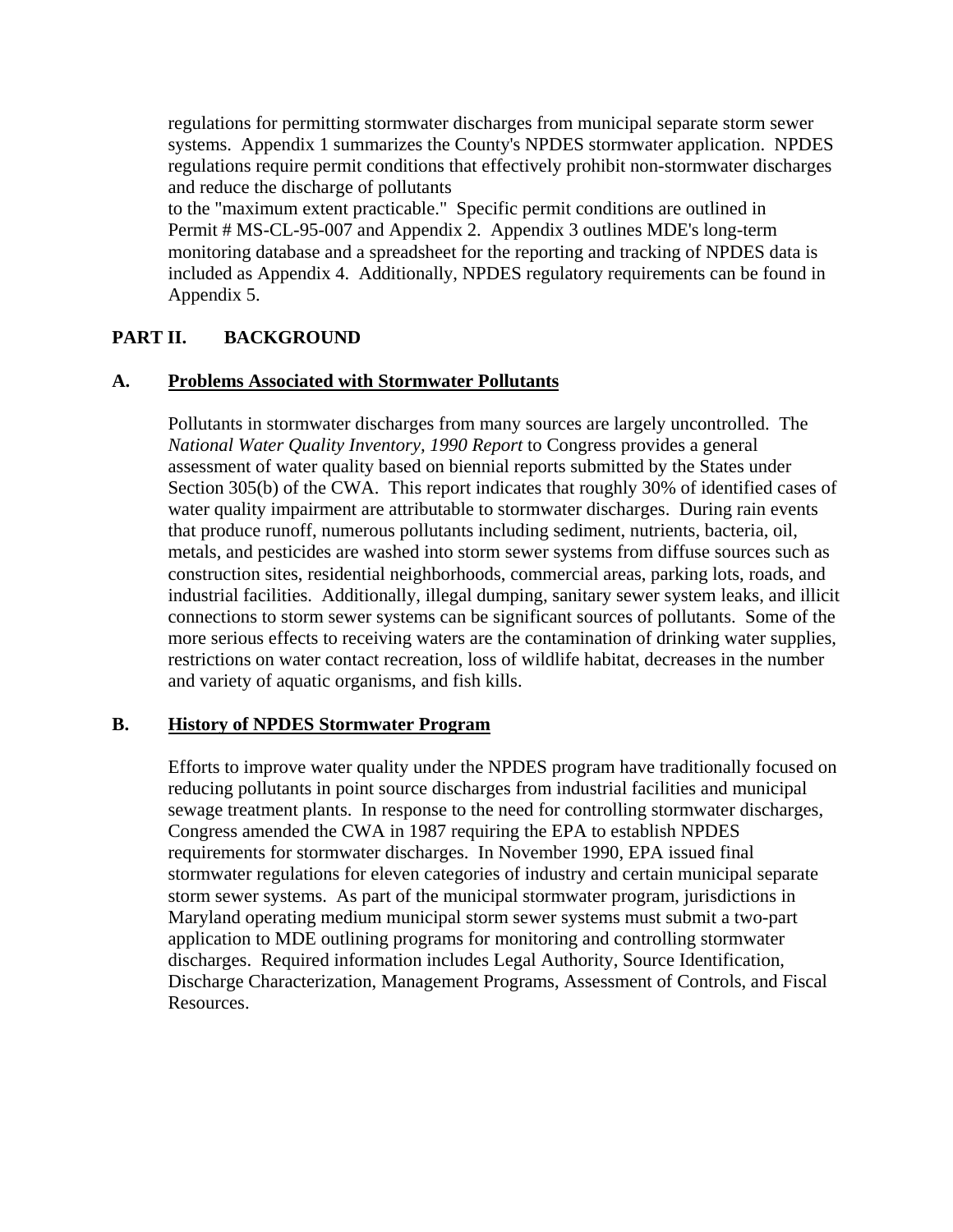# **C. Maryland's Perspective**

 Maryland's efforts to reduce stormwater pollution have focused on protecting and restoring the water quality of Chesapeake Bay. The Maryland General Assembly passed the Erosion and Sediment Control Law in 1970 to control runoff from construction sites and in 1982 passed the Stormwater Management Act which requires that appropriate Best Management Practices (BMP) be used for new development in order to maintain, as nearly as possible, the

 pre-development runoff conditions. Additionally, the Chesapeake Bay Program, a cooperative effort among the major Bay states and the federal government, has elevated the importance of stormwater management programs in Maryland by establishing a 40% nutrient reduction goal to the Chesapeake Bay and, more recently, by focusing cleanup efforts on the Bay's tributaries. Although Maryland's existing programs will aid local jurisdictions in satisfying NPDES stormwater requirements, additional stormwater control measures will be needed for full compliance with the federal program.

# **PART III. APPLICATION SUMMARY**

# **A. Jurisdiction Description**

# **1. Physical Data**

 Carroll County is located in north-central Maryland just south of the Mason Dixon line which separates it from the Commonwealth of Pennsylvania. The County is bounded on the east by Baltimore County and on the south and west by Howard and Frederick counties respectively. Westminster, the largest town and County seat, is near the center of the County. According to the United States Department of Agriculture's *Soil Survey, Carroll County, Maryland* (1969), the County's total land area is 289,920 acres, or 453 square miles. Although predominantly rural, Carroll County's population is growing as more people move to the County and commute to jobs in the Baltimore metropolitan area. Land use statistics provided by the Maryland Office of Planning (MdOP) (1990) show that agriculture accounts for 180,000 acres in the County. Developed land in the County accounts for 40,000 acres, however, between 1985 and 1990, development increased by 21%. New development is most prevalent around Westminster and in the southern and eastern portion of the County. Most growth is characterized by suburban residential and commercial development. Small areas of light industry also exist in the County, primarily located in and around Westminster. According to projections made by MdOP, Carroll County's population is expected to grow by 25% between 1990 and the year 2000, increasing its 1990 population from 123,372 to 154,300 by the turn of the century.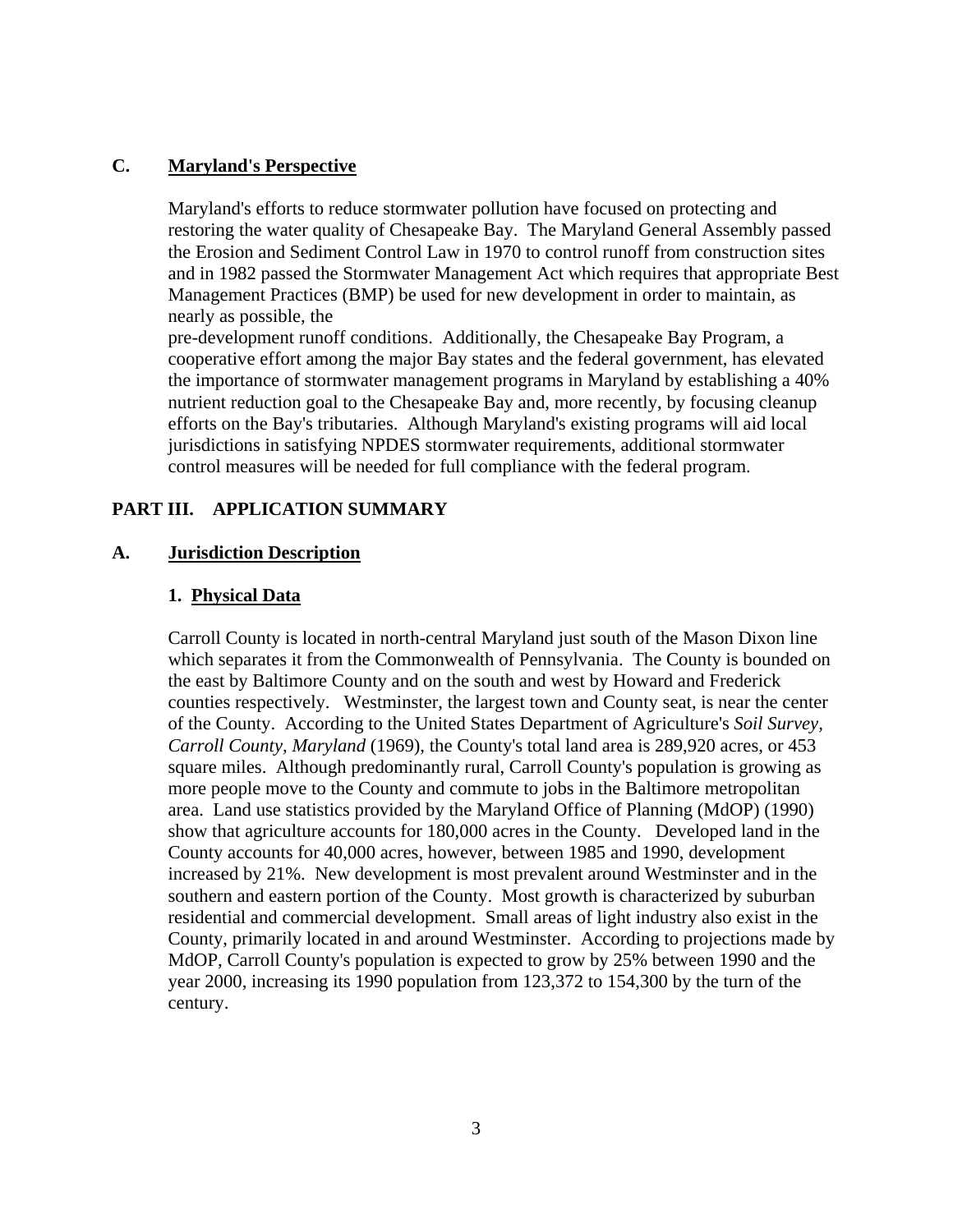#### **2. Hydrologic Information**

 According to the Federal Insurance Administration's *Floodplain Insurance Study for Carroll County*, the most notable topographic feature in the County is a ridge which runs from the southwest corner around Mt. Airy in a northeasterly direction through Westminster to the northeast corner in Hamstead. Land to the east and south of the ridge system drains to the Patapsco River. Land to the north and west drains to the Monocacy River. The extreme northeast corner of the County drains to the Gunpowder River. Topography throughout the County is gently rolling to hilly. Elevations range from about 300 feet in the southeastern part of the County to about 1,000 feet in the northeastern section. The land is dissected by streams flowing through comparatively narrow valleys with relatively steep gradients.

 Carroll County's weather conditions, according to the *Floodplain Insurance Study for Carroll County*, are defined as a continental climate with warm summers and moderately cold winters. The average annual temperature is  $54^{\circ}$ F with the average low temperature of 24 occurring in late January and early February and the average high temperature of 88<sup>o</sup> occurring in late July and early August. Precipitation in Carroll County is evenly distributed throughout the year with an annual average of 45.34 inches. Average annual snowfall is 27.8 inches.

 Flooding in Carroll County is common during periods of intense or heavy rains along low lying lands adjacent to the County's stream system. According to the *Floodplain Insurance Study for Carroll County*, Tropical Storm Agnes in 1972 brought unprecedented flood damage to the entire County and produced flood stages equal to or greater than the previous worst floods of record. Statistical evaluation of available data in the County indicates that the flood levels reached near Finksburg during Tropical Storm Agnes were of a 600 year return frequency. Flood waters caused a significant disruption to the transportation network in the County. Roads were closed at approximately eighty locations due to rampaging waters and numerous bridges were destroyed or severely damaged. Repair of the County road system amounted to \$4,500,000 and included the replacement of 28 bridges. Another major flooding event occurred in 1975 caused by rain associated with Hurricane Eloise. The storm event was of a 100 year return frequency and damaged three additional bridges. Total damage to the County road system from Hurricane Eloise exceeded \$1,000,000.

 Numerous reports have documented the impact of urban runoff to Carroll County streams. As part of the CWA, and pursuant to sections 305(b) and 319, MDE produced two reports, a *Water Quality Assessment Report* and a *Nonpoint Source Assessment Report.* These reports implicate urban runoff in Carroll County as a significant source of sediment, bacteria, pesticides, nutrients, and thermal pollution to surface waters impacting aquatic life and limiting water contact recreation. Additionally, a Carroll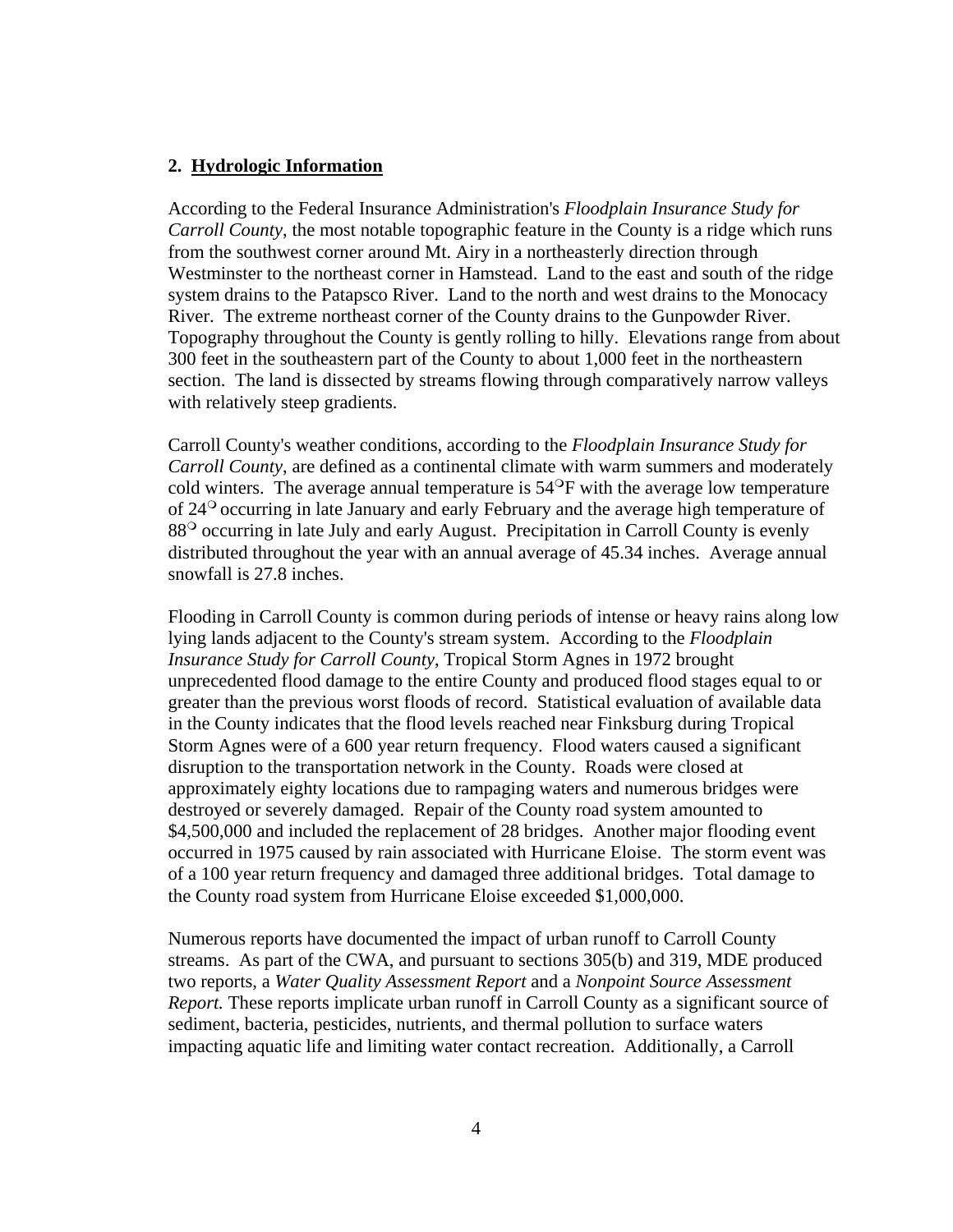County Government report was conducted to assess the impact of urban stormwater runoff on the Longwell Branch which runs through Westminster. Results from this study show that stormwater runoff is responsible for causing severe erosion along stream corridors, and elevated levels of oil, grease, sediment, and nutrients. Analyses of the biological community in the Longwell Branch show low species diversity. Also, this biological community is considered to be under extreme stress from the existing water quality conditions.

# **B. Programmatic Components**

 The NPDES stormwater permit application process for municipal separate storm sewer systems is specified in 40 CFR 122.26(d). The two-part application process was devised to provide a basis for reducing and eliminating pollutants in stormwater discharges from medium municipal separate storm sewer systems. Part 1 of the application process requires applicants to submit information regarding existing programs and legal authority, identify sources of pollutants, field screen major outfalls to detect illicit connections, and propose strategies to characterize discharges. The Part 2 application process requires the demonstration of adequate legal authority, additional information on pollutant source identification, characteri-zation of discharges, a proposed stormwater management program, an estimate of the effect-iveness of stormwater controls, and a fiscal analysis. The following sections (1 through 6) provide a summary of Carroll County's application.

# **1. Legal Authority**

 A summary of Carroll County's NPDES stormwater application submittal, specific to the regulatory requirements for adequate legal authority, is as follows:

 Carroll County operates under Board of Commissioner form of government and has only those legal authorities granted to it by the Maryland General Assembly. Many of these authorities are granted in Article 25 of the Annotated Code of Maryland. Others are specific authorizations in State statute, or in the Code of Public Laws for Carroll County. Even with

 a specific grant of authority, the County must adopt local legislation in the form of Ordinances or Resolutions. The Ordinances which pertain to specific NPDES requirements are given below.

 *§122.26(d)(2)(i)"(A) Control...the contribution of pollutants...associated with industrial activity...;"*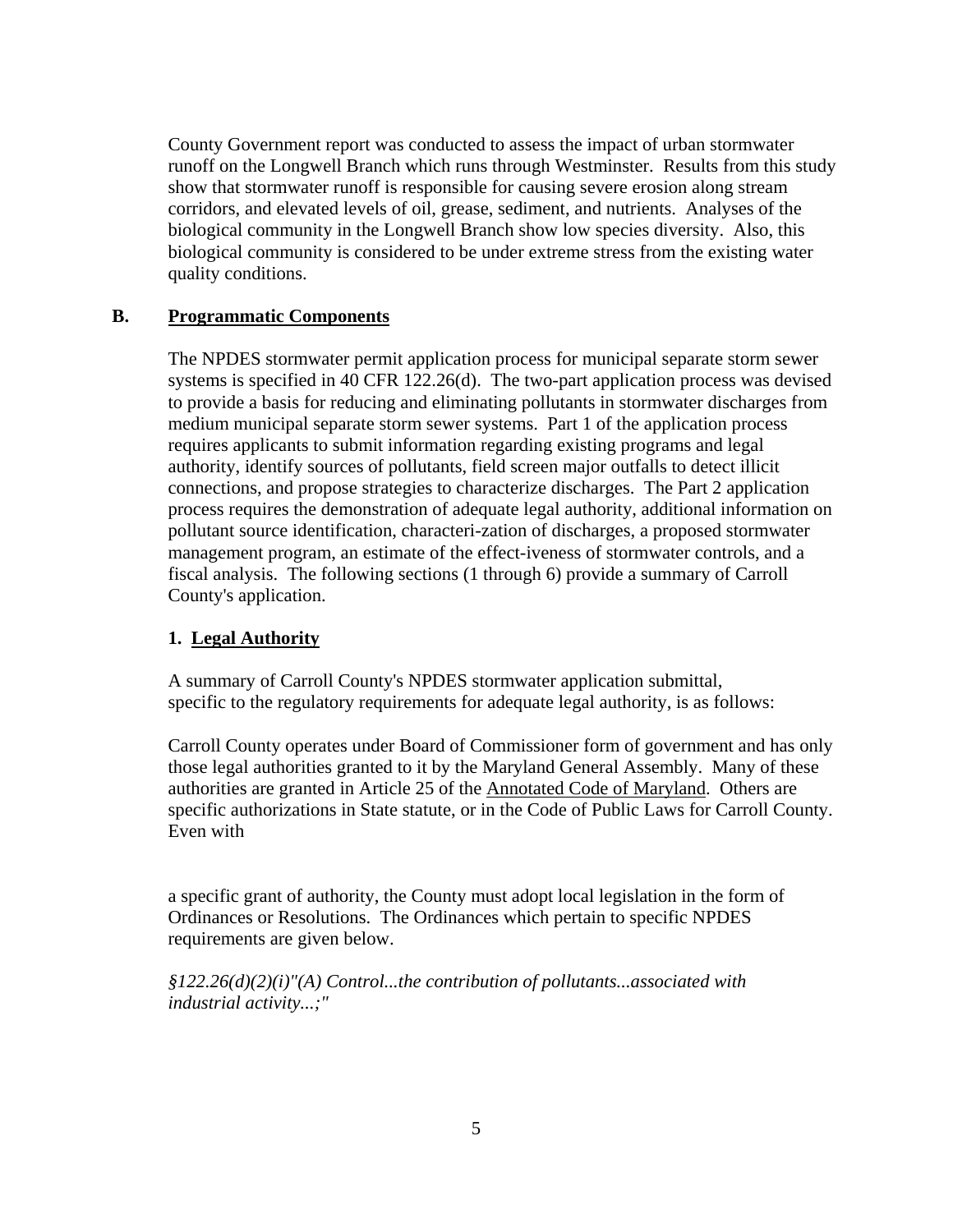The County indicates that discharges of pollutants from industrial land uses are controlled by the following; Ordinance 1E, Zoning; Ordinance 22C, Stormwater Management; Ordinance 57, Regulations for Sewer Use; and Ordinance 100, Grading and Sediment Control.

#### *§122.26(d)(2)(i)"(B) Prohibit...illicit discharges..."*

 Carroll County states that illicit discharges are controlled through its Stormwater Management Ordinance (22C), Building Code Ordinance (52B), and Grading and Sediment Control (100). The County acknowledges the lack of authority to carry out these illicit connection provisions of the NPDES program and has indicated it will amend its stormwater management ordinance. The County indicated that amendments should be adopted during 1994.

### *§122.26(d)(2)(i)"(C) Control...spills, dumping or disposal of materials other than storm water;"*

 The County controls spills and dumping through its Zoning Ordinance (1E), Stormwater Management Ordinance (22C), Regulation of Sewer Use (57), Solid Waste Collection (94), Grading and Sediment Control (100), Septage Ordinance (103), and Protection Against Fire (202-90).

# *§122.26(d)(2)(i)"(D) Control...pollutants from one portion of the municipal system to another portion of the municipal system;"*

 MDE will issue an NPDES general permit that will cover the stormwater discharges from the separate incorporated municipalities in Carroll County. Permit conditions will define specific municipal roles, responsibilities, and points of coordination that will control the contribution of pollutants from one portion of the storm sewer system to another. In addition, MDE will issue an NPDES general permit for State (other than the State Highway Administration) and federal facilities located in Carroll County. Carroll County's neighboring jurisdictions, Baltimore, Howard, and Frederick counties, and the State Highway Administration are required to apply to MDE for individual NPDES discharge permits for their storm sewer systems. Special permit conditions will be used to address inter-jurisdictional issues.

# *§122.26(d)(2)(i)"(E) Require compliance..."*

 Enforcement authority exists for the County's erosion and sediment control, stormwater management, pretreatment, and various other programs. Enforcement actions such as violation notices and civil citations may be utilized to promote compliance with associated regulations.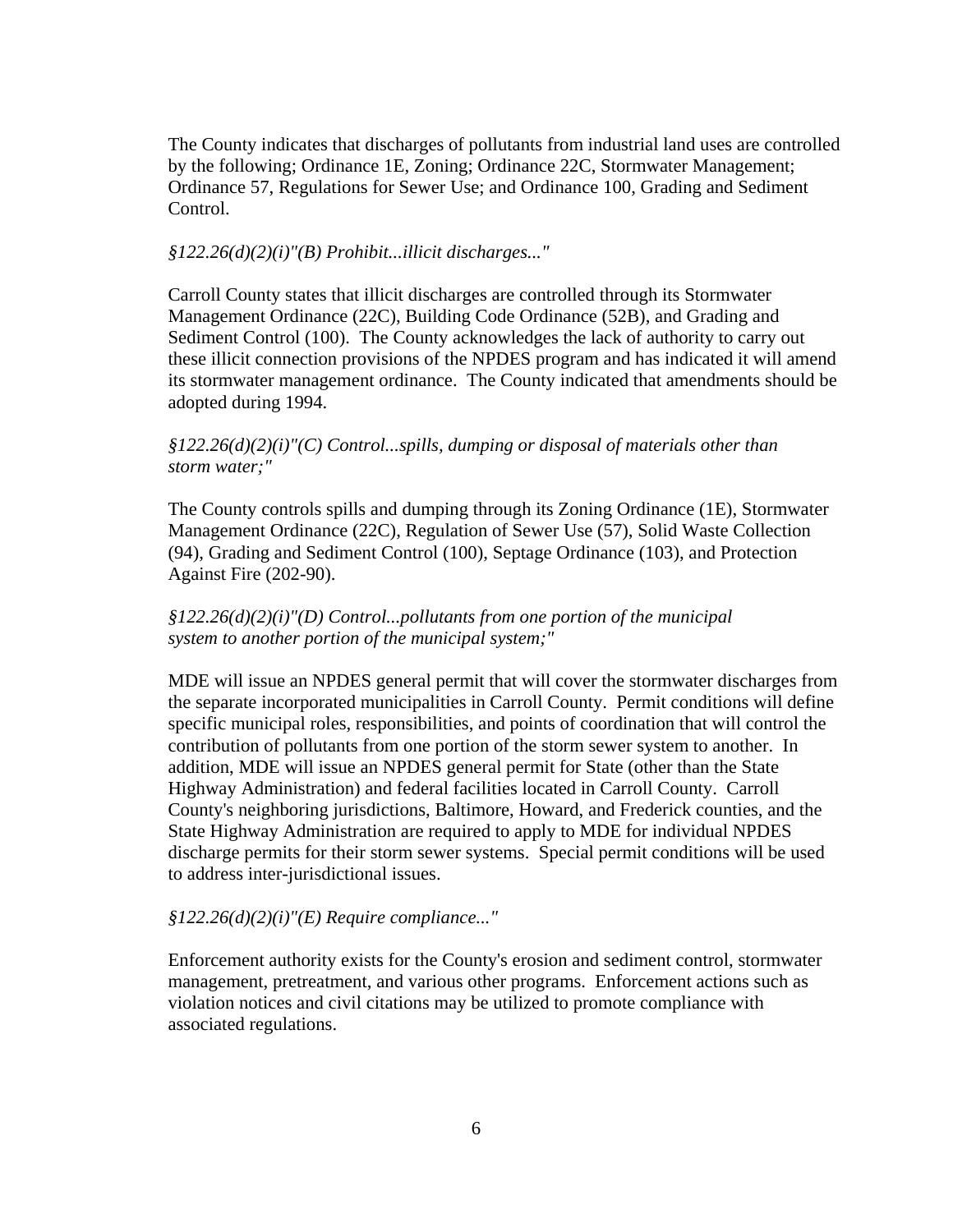*§122.26(d)(2)(i)"(F) Carry out all inspection, surveillance, and monitoring procedures..."*

 Carroll County claims that it has authority to inspect and monitor its storm drain system as deemed necessary through Ordinances 57, Sewer Use; 22C, Stormwater Management; 1E, Zoning; and 100, Grading and Sediment Control.

### **Summary**

 Through the various Ordinances described above, Carroll County has the legal authority to comply with a majority of the NPDES stormwater program. Where the County is lacking authority, e.g., illicit connection detection and enforcement, it has proposed to amend Ordinance 22C, Stormwater Management, to obtain the necessary authority. The County will be required by MDE to include certification from the County Attorney stating that proper legal authority exists to directly perform all activities required by 40 CFR 122.26(d)(2)(i).

# **2. Source Identification**

 A summary of Carroll County's NPDES stormwater application submittal, specific to the regulatory requirements for source identification, is as follows:

#### *§122.26(d)(1)(iii)"(A) A description of the historic use of ordinances..."*

 Carroll County Ordinance 57, Sewer Use is used to restrict the discharge of pollutants to Publicly Owned Treatment Works. The County states that this ordinance prohibits the discharge of many substances which could conceivably be deposited into a storm drain system. These include low pH water and any liquid having a temperature higher than 100° F.

#### *§122.26(d)(1)(iii)"(B) A USGS 7.5 minute topographic map..."*

 Carroll County's Geographic Information System Department used its Geographic Information System's (GIS) database and mapping capabilities to produce ten source identification maps of the County. These maps are based on USGS 7.5 minute topographic maps and are enlarged to a scale of 1" = 1,200'.

 *§122.26(d)(1)(iii)(B)"(1) The location of known municipal storm sewer system outfalls..."* 

 Carroll County identified 1,005 municipal separate storm sewer system outfalls through a combination of records research and field investigation. These outfalls are mapped on the County's USGS 7.5 minute topographic maps.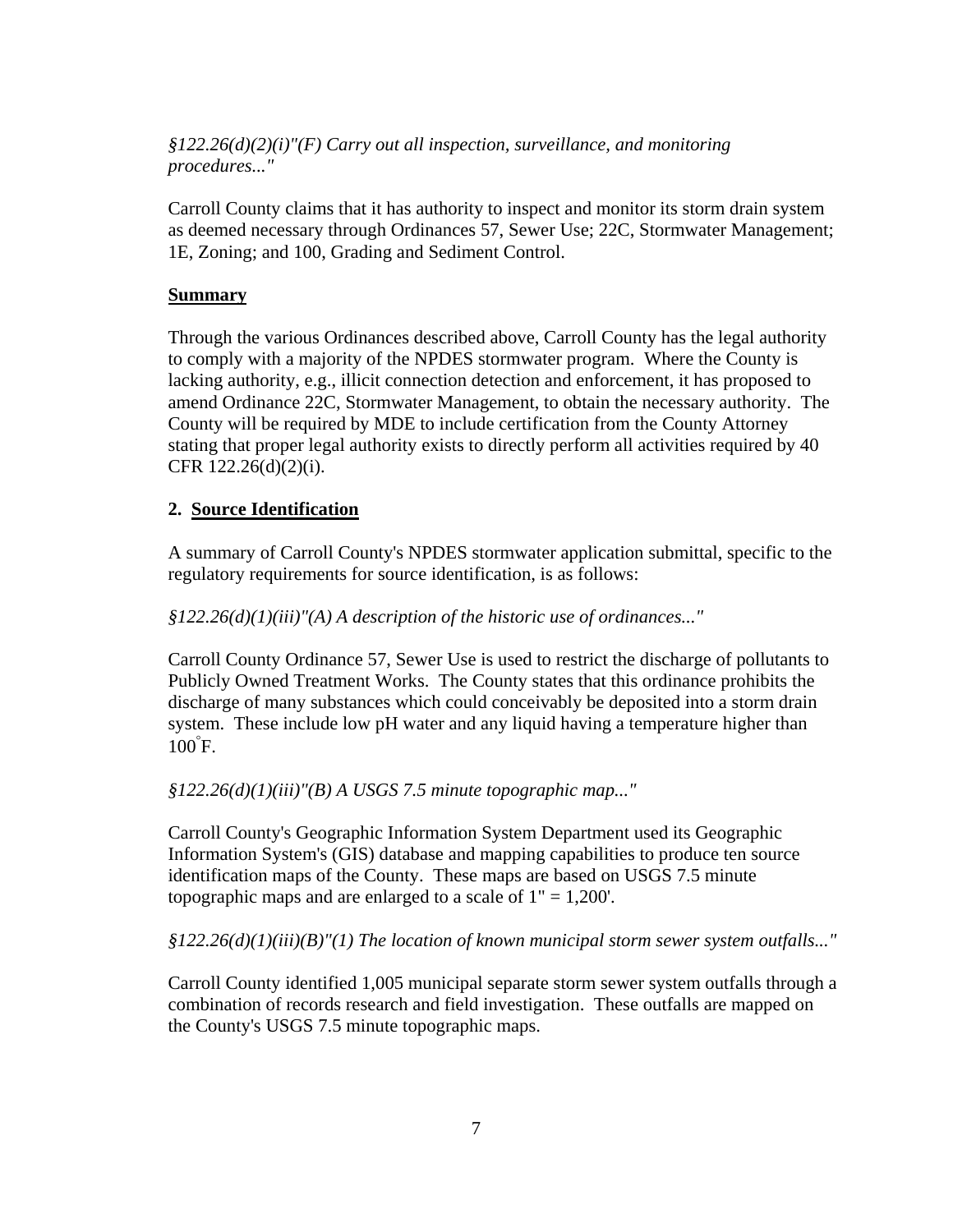*§122.26(d)(1)(iii)(B)"(2) A description of the land use activities...population densities...average runoff coefficient..."*

 Land use for each major outfall is described as agricultural, commercial, light industrial, heavy industrial, and residential (low, medium, and high density). These land uses are presented on USGS 7.5 topographic maps and are color coded. Additionally, for each watershed, population figures are given based on the 1990 Census and population projections to the year 2,000 are based on Baltimore Metropolitan Council of Governments Round V projections. Runoff coefficients were derived from the "Simple Method" as described in *Controlling Urban Runoff: A practical Manual For Planning and Designing Urban BMPs* (Schuler, 1987)

#### *§122.26(d)(1)(iii)(B)"(3) The location...of each currently operating or closed municipal landfill..."*

 The Carroll County Board of Commissioners owns and operates two landfills, Hoods Mill, located at the intersection of MD Route 97 and Hoods Mill Road, and Northern, located on MD Route 140 southeast of Westminster. Also, the County owns three closed solid waste management facilities, Bark Hill, Hodges, and John Owings Landfill, and one closed tire disposal facility. Additionally, there are fifteen privately owned landfills, both active and inactive throughout the County. All public and private, active and inactive facilities are mapped on the County's 1,200 scale topographic maps.

# *§122.26(d)(1)(iii)(B)"(4) The location and permit number of any known discharge...that has been issued a NPDES permit;"*

 Within Carroll County there are 58 NPDES waste water permits which have been issued by MDE, seventeen of which are for waste water treatment plants. The remaining permits are for waste water associated with industrial activity. All NPDES waste water dischargers have been mapped on Carroll County's 1,200 scale topographic maps.

#### *§122.26(d)(1)(iii)(B)"(5) The location of major structural controls..."*

 The County has identified 372 stormwater management facilities throughout the County. Included with the County's application is information on type of facility, grid coordinates, drainage area, owner, and condition. All of these stormwater management facilities have been mapped on the County's 1,200 scale topographic maps.

 *§122.26(d)(1)(iii)(B)"(6) The identification of publicly owned parks..."*

 There are 224 County owned properties which have been mapped on Carroll County's 1,200 scale topographic maps. Additionally, the County's application included information on land use and acreage associated with these County owned lands.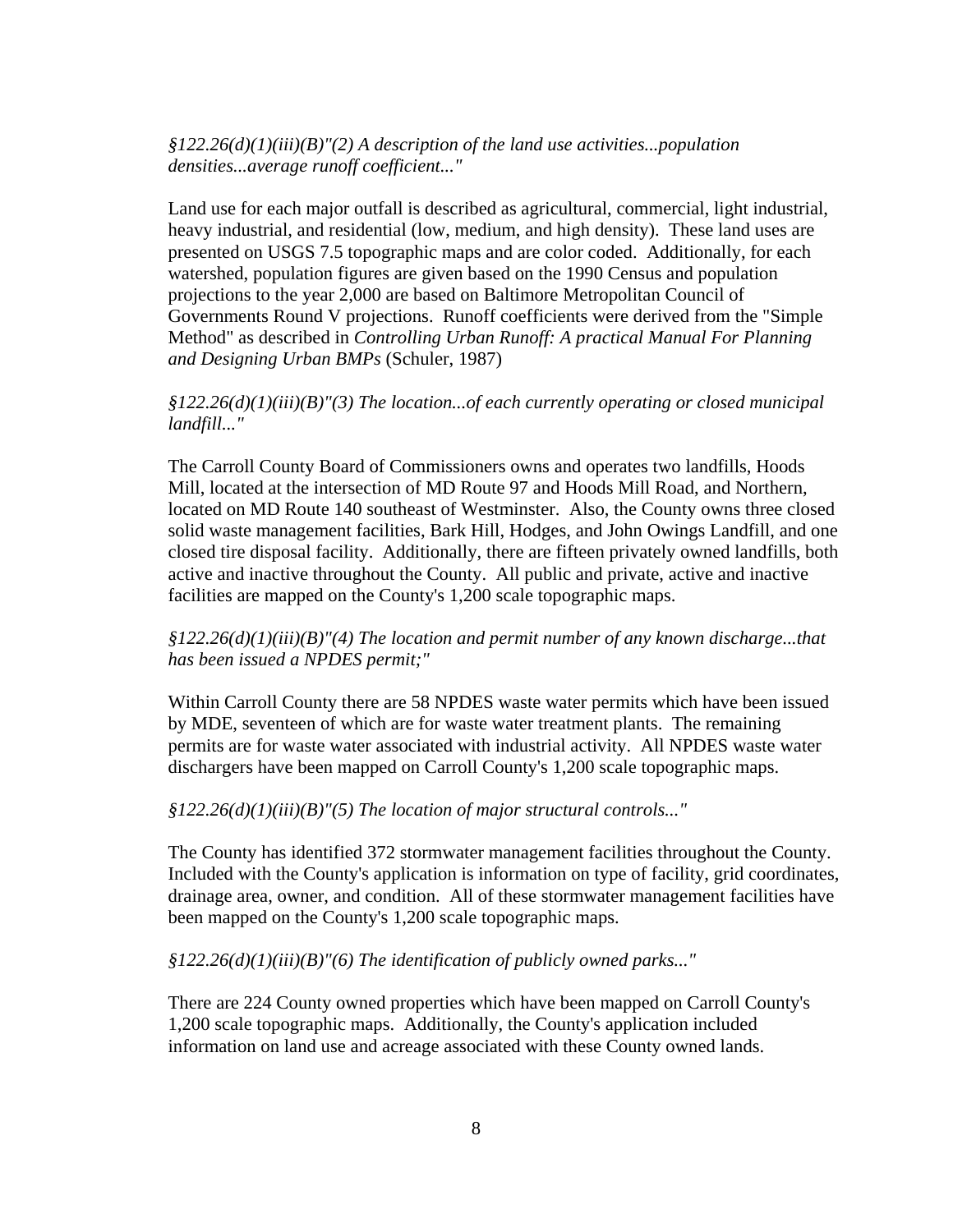*§122.26(d)(2)"(ii)...an inventory, organized by watershed... of each facility associated with industrial activity..."*

 Carroll County provided an inventory of over 300 facilities which may discharge stormwater associated with industrial activity. This inventory is organized by watershed and includes the name, address, and Standard Industrial Classification (SIC) code of each facility.

# **Summary**

 Carroll County has satisfied the NPDES stormwater requirements for source identification. The County's permit will require any new source identification information to be compiled annually on Carroll County's GIS databases and maps.

# **3. Discharge Characterization**

 A summary of Carroll County's NPDES stormwater application submittal, specific to the regulatory requirements for discharge characterization, is as follows:

# *§122.26(d)(1)(iv)"(A) Monthly mean rain and snow fall estimates..."*

 Monthly mean rain and snow fall estimates have been collected at a weather station located just north of Westminster. The station has been approved by the National Oceanic and Atmospheric Administration's National Weather Service. The data, which have been collected since 1969, show average monthly rainfall to range between 2.87 inches in February and 4.59 inches in June. The fewest number of days/month with precipitation is 8.1 which occurs in October and the greatest number of days/month with precipitation is 13.6 which occurs in May.

# *§122.26(d)(1)(iv)"(B) Existing quantitative data..."*

 Although no stormwater monitoring has been done in Carroll County, numerous monitoring sites have been established to monitor surface water and groundwater throughout the County. Monitoring has occurred in the Piney Run Watershed, Gillis Falls Watershed, Cranberry Watershed, Big Pipe Creek, Double Pipe Creek, Union Mills Reservoir, Beaver Run, Morgan Run, North Branch of the Patapsco River, South Branch of the Patapsco, Middle Potomac, Alloway Creek, Monocacy River, Gunpowder River, and Liberty Reservoir.

 *§122.26(d)(1)(iv)"(C) A list of water bodies that receive discharges..."*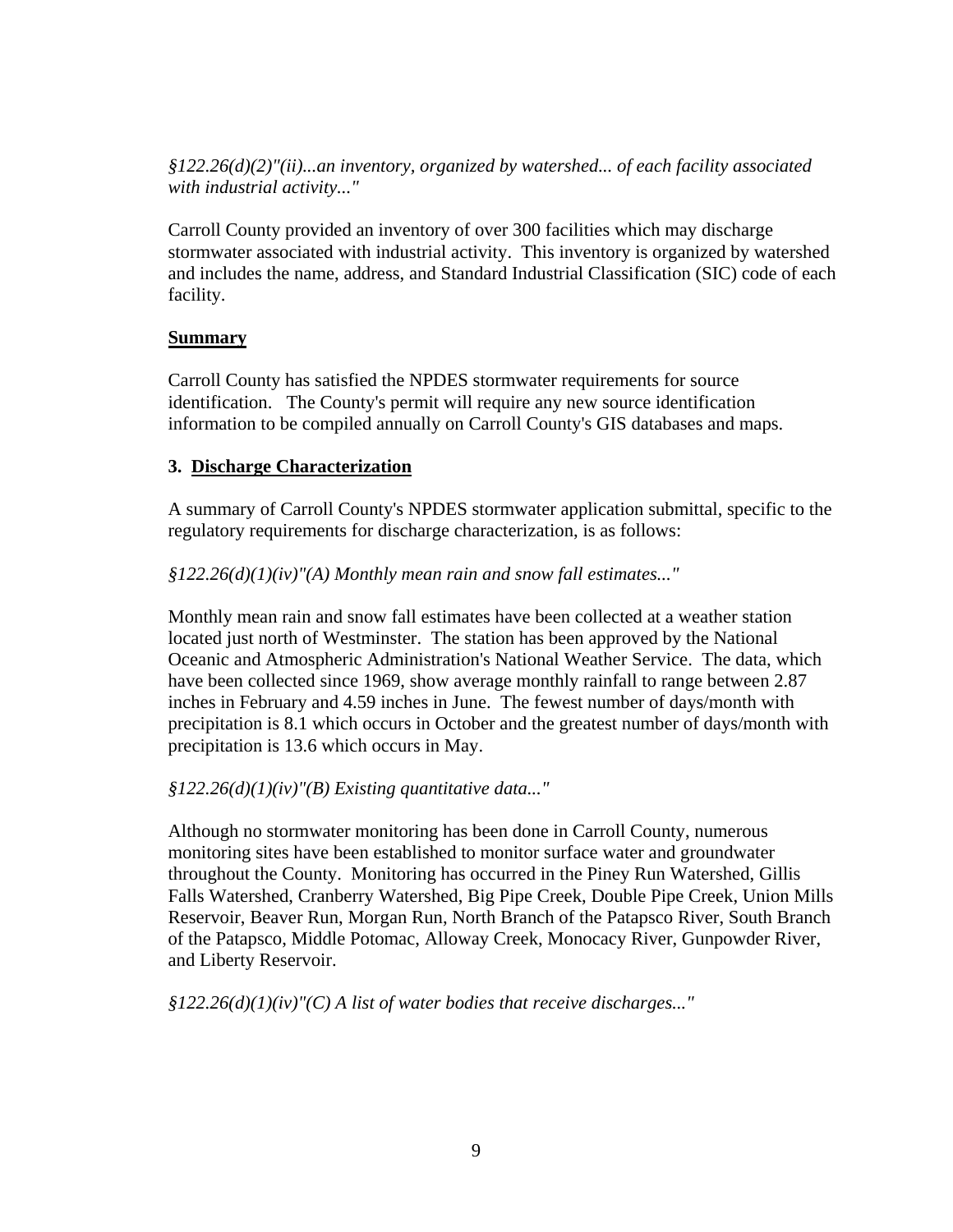Carroll County provided a list of waterways that receive stormwater discharges from the County's storm drain system. The three major watersheds which receive these discharges are the Gunpowder, Monocacy, and Patapsco Rivers.

#### *§122.26(d)(1)(iv)"(D) Results of a field screening analysis for illicit connections..."*

 Carroll County personnel identified, mapped, and field screened ninety-nine "major" municipal storm sewer system outfalls. Twenty-six were observed with flow at the time of inspection. Field screening was conducted during the months of December 1992 and January 1993. Lamotte Company storm drain kits, model SSDK-Code 7446, were used to test for the required five parameters, pH, total chlorine, detergents, phenols, and total copper. Quality control/quality assurance testing procedures as recommended by the Lamotte Company were followed.

### *§122.26(d)(1)(iv)"(E) ...the location of outfalls or field screening points appropriate for representative data collection..."*

 Carroll County's characterization plan of five representative outfalls included three residential land uses of varying densities, one commercial land use, and one industrial land use. The County generated aerial photographs of the sites which included land use, drainage areas, and the storm drain system. From these aerial photographs and a 4/20/93 field visit, MDE approved the County's sites for Part 2 monitoring requirements.

# *§122.26(d)(2)(iii)"(A) Quantitative data from...between five and ten outfalls representative of commercial, industrial, and residential..."*

 MDE approved Carroll County's sampling plan to monitor five representative outfalls for three storm events. In the County's Part 2 application, data were provided for five storm events. Monitoring of storm events in Carroll County is on-going. NPDES stormwater regulations require the County to provide MDE with data for 15 storm events.

# *§122.26(d)(2)(iii)"(B) Estimates of annual pollutant loads...and the event mean concentration..."*

 Estimates of annual pollutant loads were developed for cumulative discharges from all major outfalls. Pollutant loads were computed using the "Simple Method." Default values were used for event mean concentration (EMC) because there were not enough data available from testing in Carroll County to provide accurate estimates. Computed pollutant loads are presented in Appendix D of the County's Part 2 application.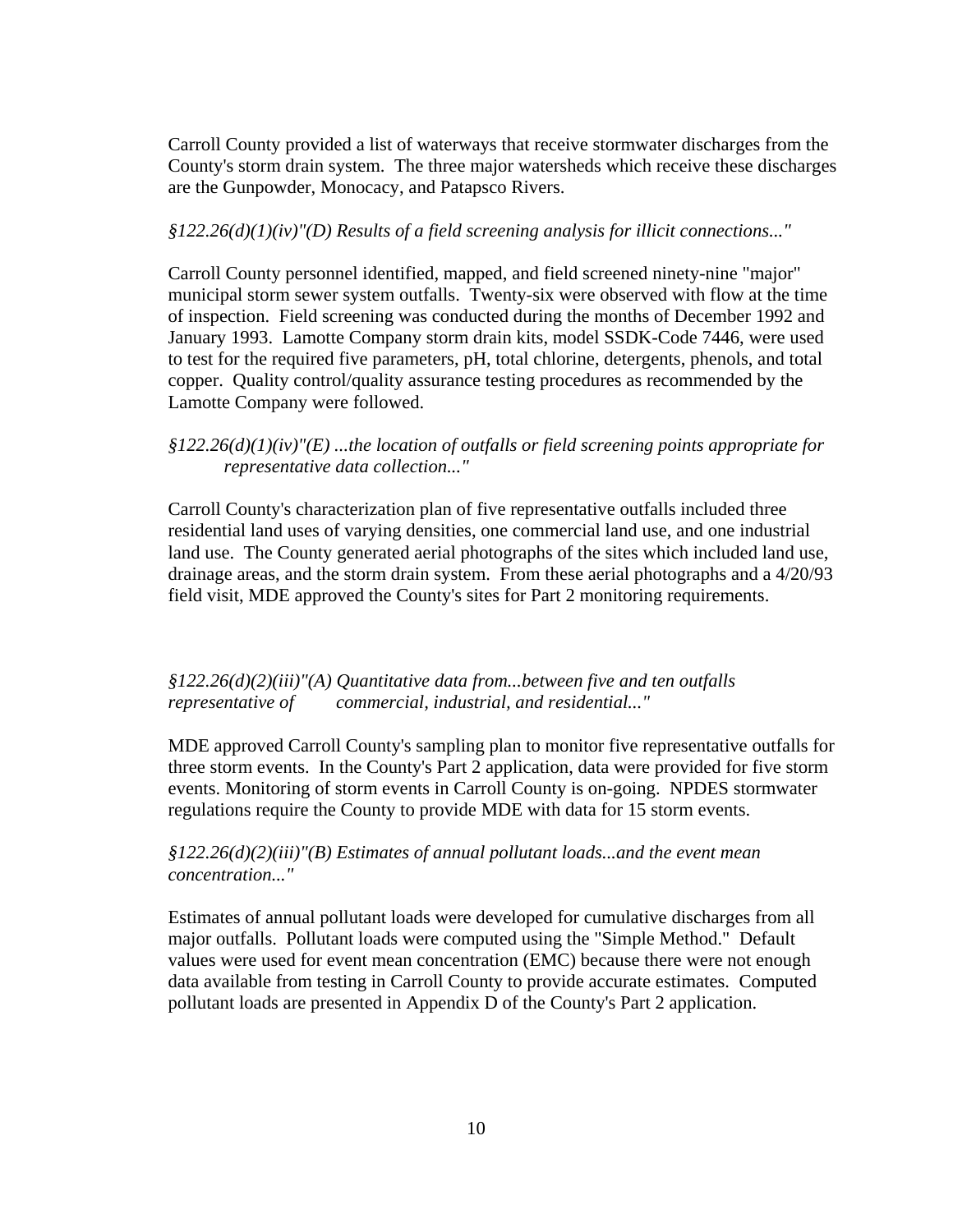# *§122.26(d)(2)(iii)"(C) A proposed schedule to provide estimates...of the seasonal pollutant load..."*

 Carroll County will estimate seasonal pollutant loads and representative EMC for all major outfalls. Loads will be estimated for each constituent detected at all five outfalls tested for Part 2 monitoring. Default values may be used to determine EMC if more accurate data are not available.

#### *§122.26(d)(2)(iii)"(D) A proposed monitoring program...for the term of the permit..."*

 Carroll County proposes to establish one in-stream monitoring station and three major outfall monitoring stations within the same watershed. The in-stream station will be located on the West Branch of the Patapsco River in Bennett Cerf Memorial Park just north of Route 27. The three major outfalls to be monitored represent primarily homogenous commercial, industrial, and residential land uses. Two of these outfalls, the John's Street commercial site and the Air Business Center were monitoring sites for the County's Part 2 application. The John's Street site is located in the Longwell Branch, a tributary to the West Branch of the Patapsco River. The County is receiving funding from MDE to construct various retrofit projects to improve water quality in the stream. The proposed location of the in-stream monitoring station will help the County monitor the success of its retrofit efforts.

#### **Summary**

 Carroll County will need to complete Part 2 stormwater monitoring. The County's Part 2 submittal contained data for 5 storm events. The NPDES stormwater regulations require the submittal of data for 15 storm events. Once these data have been submitted to MDE, the County's application will be complete for discharge characterization.

#### **4. Management Programs**

#### *§122.26(d)(2)(iv) "(A) A description of structural and source control measures ..."*

 Carroll County has numerous management programs that address NPDES stormwater requirements. Most notably are those management programs developed in response to ordinances 1E, Zoning; 22C, Stormwater Management; 57, Regulation of Sewer Use; and 100, Grading and Sediment Control. Other NPDES stormwater management measures have been proposed as components in a pilot program in the Longwell Branch of the Patapsco River. This watershed which includes sections of urban Westminster has been heavily impacted by urban stormwater pollution. Proposed management programs include retrofit projects, restoration projects, watershed plans, public education, and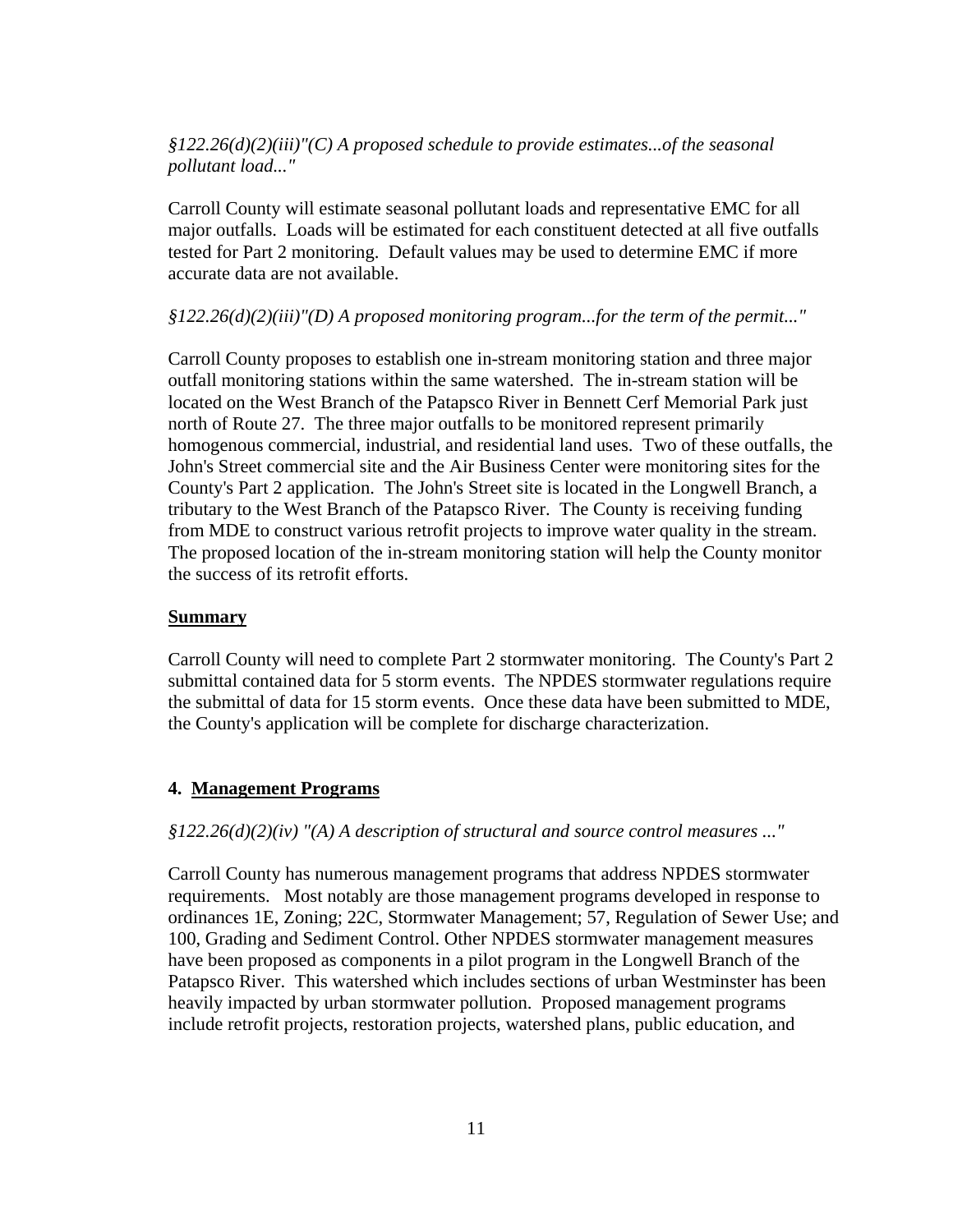pollution prevention plans. The effectiveness of these management programs will be assessed and successful components will be expanded to other watersheds in the County.

# *§122.26(d)(2)(iv)(A) "(1) A description of maintenance activities...for structural controls...;"*

 Carroll County performs stormwater management facility maintenance inspections at least once every two years. Inspections are performed by the Bureau of Stormwater Management and Sediment Control. Maintenance reports are forwarded to facility owners for corrective action. County owned facilities are maintained by the Bureau of Land Management and Maintenance.

# *§122.26(d)(2)(iv)(A) "(2) A description of planning procedures...to reduce...pollutants ...from areas of new development and significant redevelopment...;"*

 Stormwater management planning procedures for new development are completed in accordance with Ordinance 22C which was approved by the MDE and adopted on August 8, 1991. Any construction plan that must be reviewed and approved by the Carroll County Planning and Zoning Commission or a Town/City Commission must be submitted to the Carroll County Office of Environmental Services (OES) for stormwater management review prior to approval. Numerous environmental provisions in other ordinances allow the County to develop a holistic approach to designing subdivisions including clustering, reducing paved surfaces, using open section road, and applying stream buffer and forest conservation requirements.

### *§122.26(d)(2)(iv)(A) "(3) A description of practices for operating and maintaining public streets...;"*

 The Carroll County Bureau of Roads Operations has procedures for controlling pollutants washed from road surfaces. Deicing salt is stored in 4 domed buildings located throughout the County. Salt loads in trucks are always covered and salt piles are moved under roof upon delivery. Salt sprayers on County vehicles are calibrated at least once a year to assure that excess salt is not used. The Bureau of Roads Operations avoids using herbicides for vegetation control whenever possible. Growth along County roads is controlled by mowing. Any vegetative spraying is done by an MDA certified applicator.

### *§122.26(d)(2)(iv)(A) "(4) A description of procedures to assure that flood management projects assess the impacts on the water quality...;"*

 Carroll County currently has only one major flood management project not specifically constructed as a stormwater management facility. The Piney Run Dam and Reservoir, in the Patapsco River Basin, was constructed in 1974 for flood control, water supply, and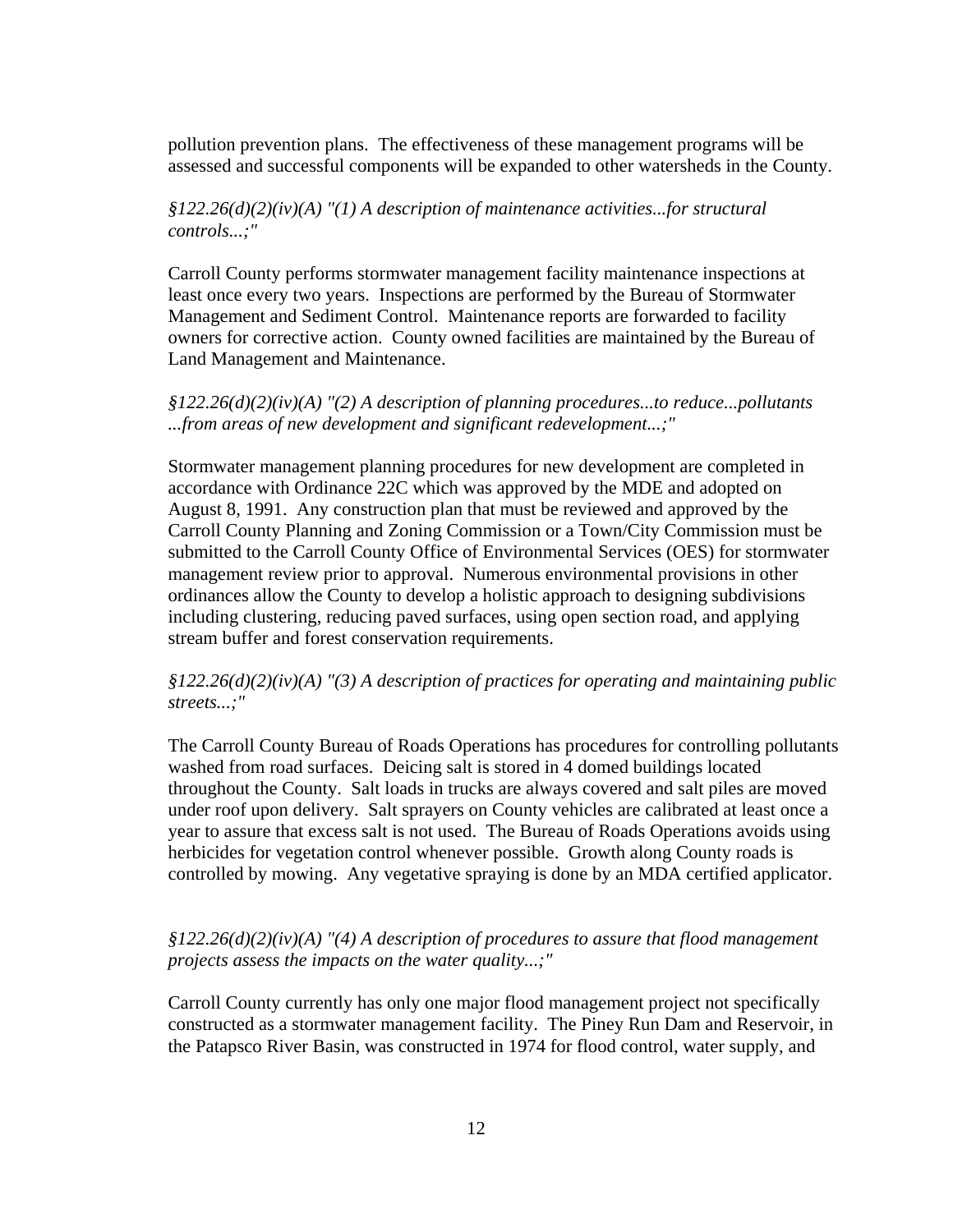recreation. A Citizen Monitoring Program, using laboratory chemical analyses, was initiated in 1990 to help determine if the reservoir's water quality meets Safe Drinking Water Act standards. The reservoir will be brought on-line as a County water supply in 1995 to serve the Freedom District in Carroll County. The reservoir is currently managed by the Carroll County Department of Parks and Recreation. Two additional flood management and reservoir water supply projects have been proposed for Gillis Falls and Union Mills. These projects are currently under State and federal review for wetlands and habitat protection.

#### *§122.26(d)(2)(iv)(A) "(5) A description of a program to monitor pollutants from operating or closed municipal landfills...;"*

 The Carroll County Board of Commissioners owns and operates two landfills, Hoods Mill (located at the intersection of MD Route 97 and Hoods Mill Road, three miles west of Sykesville) and Northern (located on MD Route 140 southeast of Westminster). Both Hoods Mill and Northern landfills are self contained with no point source discharge of either runoff or leachate. At Hoods Mill Landfill, surface runoff and leachate are collected in a subsurface tank. The tank is regularly pumped into a truck and transported to the Freedom District sewage treatment plant. At Northern Landfill, clean runoff is diverted to an infiltration facility. A groundwater discharge permit was secured from MDE in 1993 for this infiltration facility. Leachate at Northern Landfill is collected in ponds with impervious liners. Leachate collected in these ponds is regularly pumped into a truck and transported to the Westminster Septage facility for treatment.

# *§122.26(d)(2)(iv)(A) "(6) A description of a program to reduce...pollutants... associated with the application of pesticides...;"*

 The Carroll County's OES is involved with efforts of the Governor's Pesticide Council to develop and distribute educational materials to homeowners concerning the control of pesticides, herbicides and fertilizers, the use of integrated pest management (IPM), and the benefits of composting. Joint educational programs with the University of Maryland Cooperative Extension Service regarding the control of chemical runoff associated with cultivation management at home are also conducted. Additionally, Carroll County is proposing to introduce IPM programs for government owned properties.

# *§122.26(d)(2)(iv) "(B) A description of a program...to detect and remove...illicit discharges...The program shall include:"*

 *§122.26(d)(2)(iv)(B) "(1) A description of a program...to prevent illicit discharges...;"* 

 A proposed Water Resources Management Program will be used to prevent illicit discharges to Carroll County's separate storm sewer system. This program will require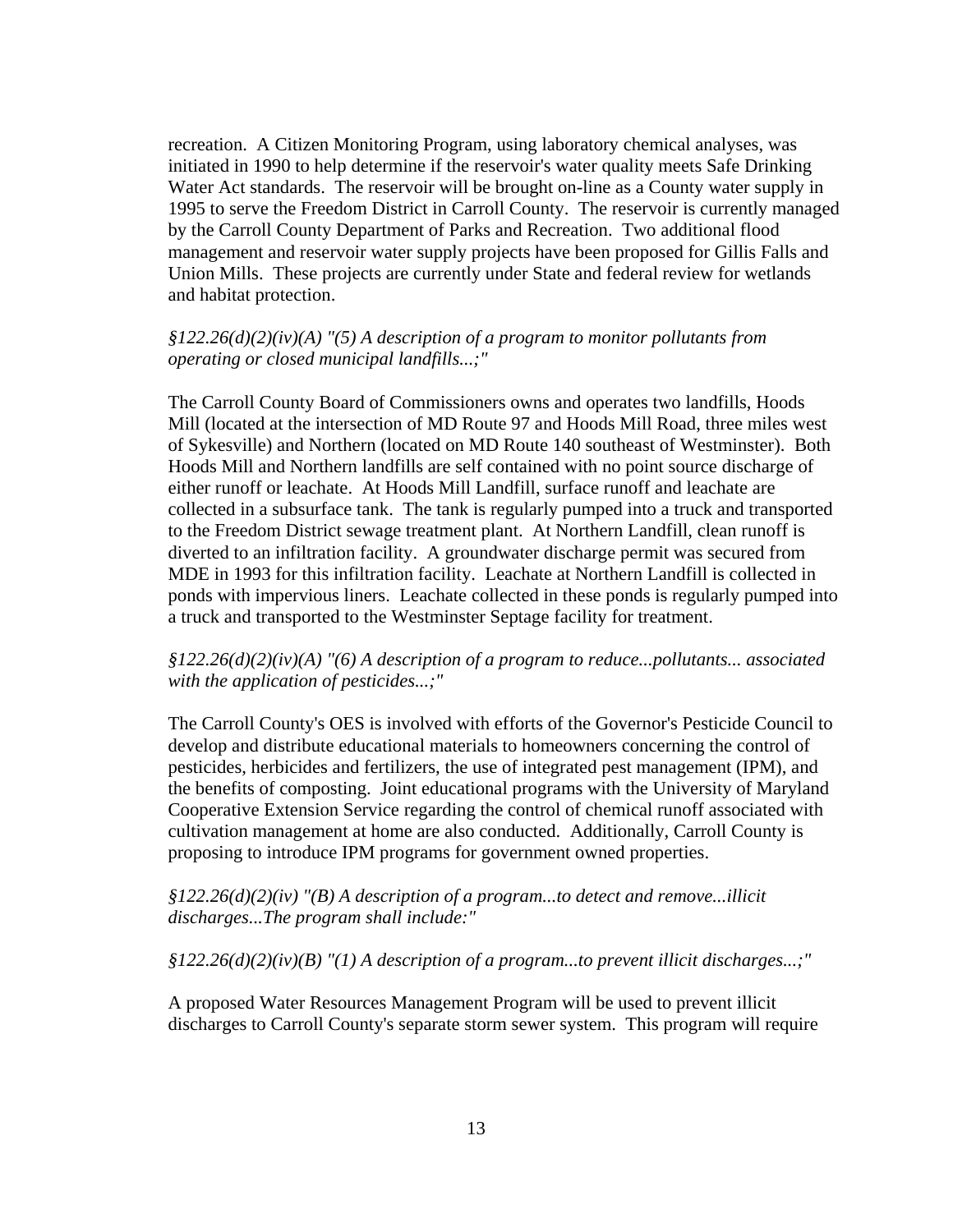new businesses to propose and implement pollution prevention plans for chemical storage. In some

 environmentally sensitive areas, chemical storage will be prohibited. The Water Resource Management Program will also require businesses that use toxic substances or oil to prepare and file a spill contingency plan with the OES.

#### *§122.26(d)(2)(iv)(B) "(2) A description of...on-going field screening activities...;"*

 The Carroll County OES, as part of the NPDES Part 1 Permit Application, screened all major outfalls in the municipal storm drain system for illicit discharges. To continue field screening efforts, OES will organize stream walks with citizens and environmental professionals. For example, as part of the County's stream restoration project in the Longwell Branch, all discharges to the stream will be investigated. Additionally, OES is currently sponsoring a citizen water quality monitoring program in the Piney Run Watershed. A component of this program is to teach the citizens about illicit discharges and encourage them to report any suspected violations. This program will be expanded to other watersheds throughout the County.

 *§122.26(d)(2)(iv)(B) "(3) A description of procedures...to investigate portions of the separate storm sewer system...;"*

 Inspectors from Carroll County's OES and the Health Department will investigate illicit connection complaints. No description was given in Carroll County's application regarding investigatory procedures.

 *§122.26(d)(2)(iv)(B) "(4) A description of procedures to prevent, contain, and respond to spills...;"* 

 Spill response procedures in Carroll County have been developed by the County Hazardous Material Steering Committee. The steering committee has designated two levels of response. As part of the County's initial response, two fire engine companies are dispatched. The lead officer assesses the situation upon arrival and, if necessary, initiates a second level of response. The second level response includes a Hazardous Materials (Haz-Mat) unit from out of County. Additionally, a trained Haz-Mat volunteer from within Carroll County may be notified to aid in the spill response. The Haz-Mat teams that have agreed to assist Carroll County are Baltimore County, Fort Detrick, Washington County, Montgomery County, and York County, Pa. Although these units are capable of handling most incidents, response time may pose a problem.

 *§122.26(d)(2)(iv)(B) "(5) A description of a program to promote...public reporting of...illicit discharges...;"*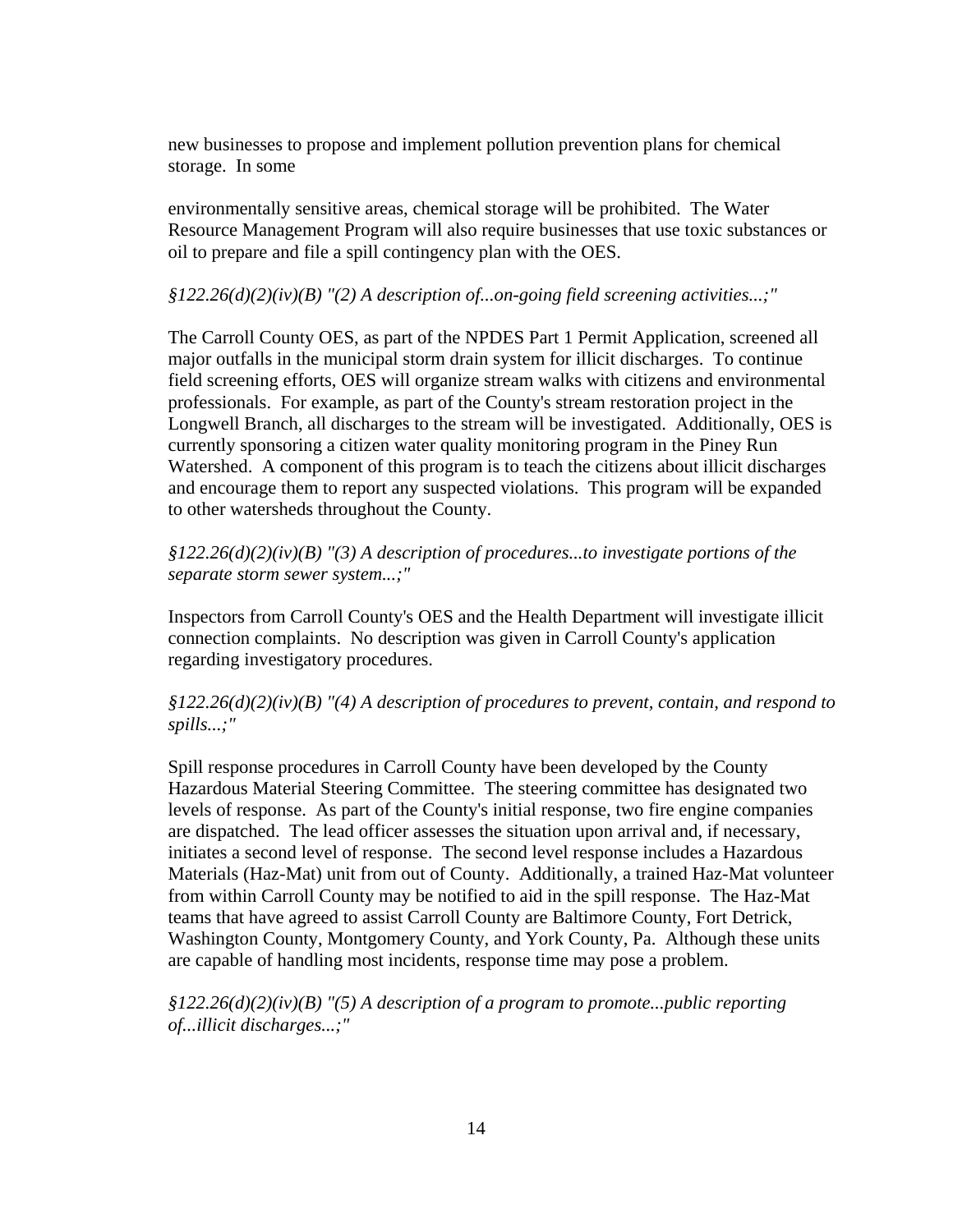OES sponsors a citizen water quality monitoring program in the Piney Run watershed. The Citizen monitoring program may be expanded to other watersheds. This program, which requires public education and understanding of the watershed to be monitored, will help the citizens, in conjunction with OES, identify sources of illicit discharges.

#### *§122.26(d)(2)(iv)(B) "(6) A description of educational activities...;"*

 OES will concentrate on innovative methods of increasing public awareness of environmental concerns such as illicit discharges. Brochures and newspaper articles will be published for distribution throughout the County. As part of yearly workshops with the local Board of Education, information on stormwater management will be provided to education professionals so that this issue can be incorporated into the Carroll County school system curriculum.

#### *§122.26(d)(2)(iv)(B) "(7) A description of controls to limit infiltration of seepage...;"*

 The Carroll County Health Department addresses complaints of suspected sewage discharge into the storm drain system. Upon locating the source of the illicit discharge, the Health Department issues an abatement order. This abatement order requires the discharge to be eliminated. If the abatement order is not followed, a criminal case will be filed in court against the violator.

# *§122.26(d)(2)(iv) "(C) A description of a program to monitor and control pollutants...from municipal landfills...The program shall:"*

 Carroll County has received an NPDES industrial discharge permit from MDE to control stormwater runoff from landfill facilities. The County provided a list of over 300 industries that may require coverage under MDE's NPDES industrial stormwater general permit.

#### *§122.26(d)(2)(iv)(C) "(1) Identify priorities and procedures for inspections...;"*

 Carroll County did not describe a program to control pollutants in stormwater discharges from industrial facilities. Although permit issuance, inspection, enforcement, and monitoring will remain MDE's responsibility, nothing should preclude Carroll County from bringing enforcement action against a source of pollution from either an illicit connection or an industrial activity. Therefore, the County will need to coordinate efforts with MDE to assure that unpermitted non-stormwater dischargers acquire permits.

 *§122.26(d)(2)(iv)(C) "(2) Describe a monitoring program...."* 

 As stated above, the County did not describe a program to control pollutants in stormwater discharges from industrial facilities. Monitoring downstream of landfills,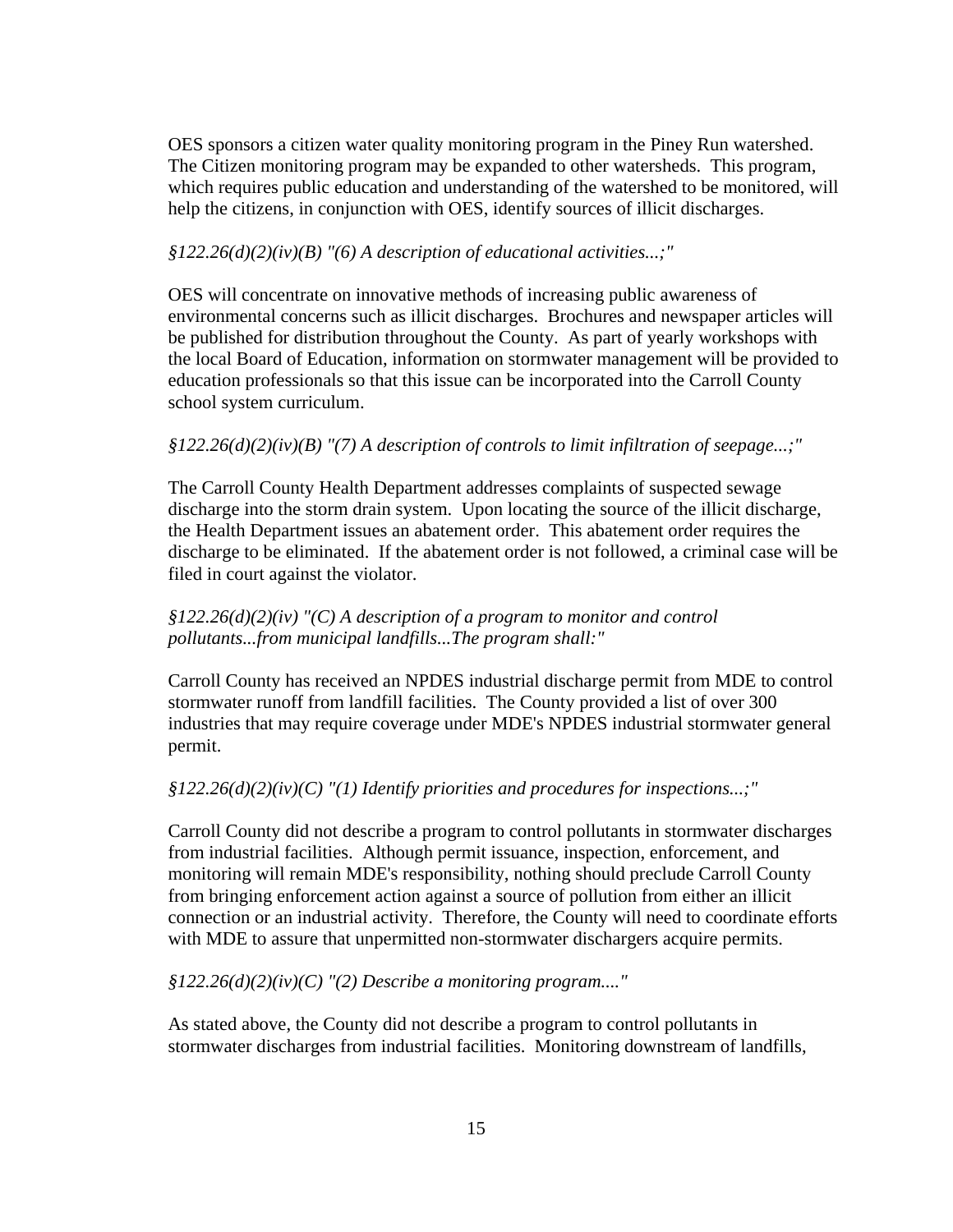hazardous waste sites, and industrial facilities is required by MDE through industrial NPDES permits. Quarterly testing is performed and results are compared to background data. If any pollutants are detected above the background data, further monitoring is required to identify specific pollutant quantities. Again, the County will need to coordinate efforts with MDE to assure that industrial facilities are in compliance with stormwater discharge permit requirements.

 *§122.26(d)(2)(iv) "(D) A description of a program to implement and maintain structural and non-structural best management practices to reduce pollutants in storm water runoff from construction sites...which shall include:"* 

 *§122.26(d)(2)(iv)(D) "(1) A description of procedures for site planning...;"* 

 MDE has delegated erosion and sediment control enforcement authority to Carroll County since 1987. The last program review was completed by MDE in December 1992. At that time, Carroll County was delegated enforcement authority for a two year period through June 30, 1995.

 *§122.26(d)(2)(iv)(D) "(2) A description of requirements for non-structural and structural best management practices;"* 

 Erosion and sediment control plan approval is required prior to initiating any earth disturbance greater than 5,000 square feet or 100 cubic yards. Compliance with the regulations contained in the County's Sediment Control and Stormwater Management Ordinances should adequately control the quantity and quality of stormwater that is discharged to Carroll County's municipal separate storm sewer system from construction activities.

# *§122.26(d)(2)(iv)(D) "(3) A description of procedures for inspecting sites...;"*

 Erosion and sediment control inspections are performed at construction sites once every two weeks as required by State law to ensure compliance with approved erosion and sediment control plans.

### *§122.26(d)(2)(iv)(D) "(4) A description of appropriate educational and training measures for construction site operators."*

 The Carroll County Bureau of Stormwater Management and Sediment Control has hosted three workshops on sediment control over the past 2 years. These forums give contractors a chance to discuss their concerns and ideas with engineers, surveyors, and local government officials. The Bureau hopes to organize additional contractor's forums beginning in the fall of 1994.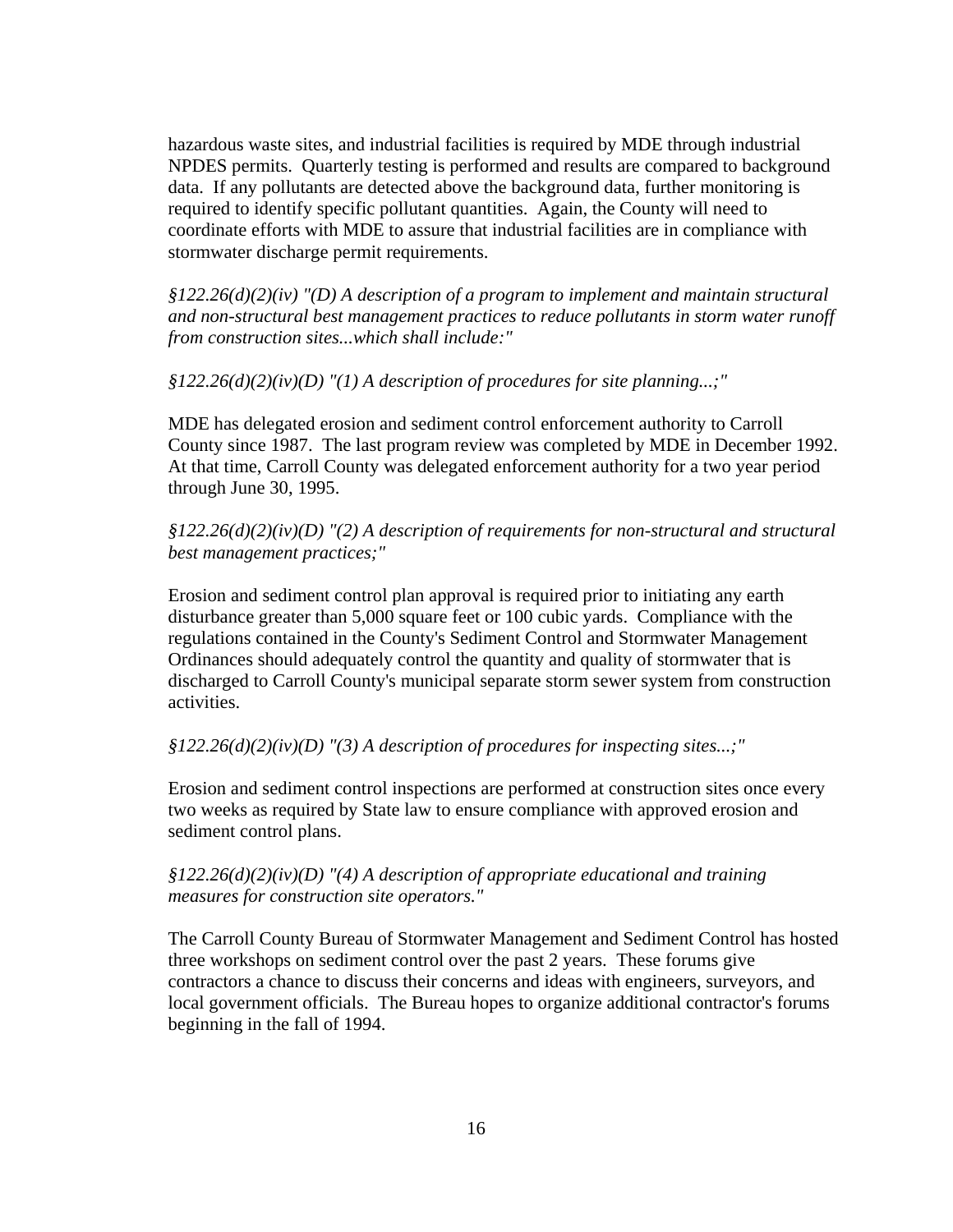### **Summary**

 Carroll County has numerous management programs which directly address NPDES municipal stormwater management requirements. Where management programs are lacking, the County has proposed new programs. Many of the new initiatives are proposed as pilot programs in targeted watersheds, such as the Longwell Branch, so that each program's effectiveness can be assessed before expansion to other areas of the County's storm drain system. The County's proposal for illicit connection detection is designed for responding to complaints from County residents. A more pro-active program for searching out and eliminating illicit connections will need to be proposed for satisfying NPDES program requirements. Additionally, MDE will require the County to hold "green card" certification classes as part of its contractor's forums.

# **5. Program Funding**

 A summary of Carroll County's NPDES application submittal, specific to the regulatory requirements for program funding, is as follows:

 *§122.26(d)(2) "(vi) For each fiscal year to be covered by the permit, a fiscal analysis... shall include a description of the source of funds...to meet the necessary expenditures..."*

 The Carroll County Board of Commissioners has dedicated general funds for the continued operation of the County stormwater management program and other related programs. In addition, at the end of the NPDES Part 2 permit application preparation, approximately \$35,000 in Capital budget funds dedicated to meeting NPDES permit requirements will remain. Also, the County is currently using an MDE grant to complete the feasibility study in the Longwell Branch and shall continue to pursue State and federal funding options for subsidizing County programs.

# **Summary**

 Carroll County has identified several sources of funds for implementing the requirements of the NPDES stormwater program. Funding options include the County's General Funds, the County's Capital Budget, and State and federal grants.

# **6. Assessment of Controls**

 A summary of Carroll County's NPDES application submittal, specific to the regulatory requirements for assessment of controls, is as follows:

 *§122.26(d)(2) "(v) Estimated reductions in loadings...expected as a result of the... management program..."*